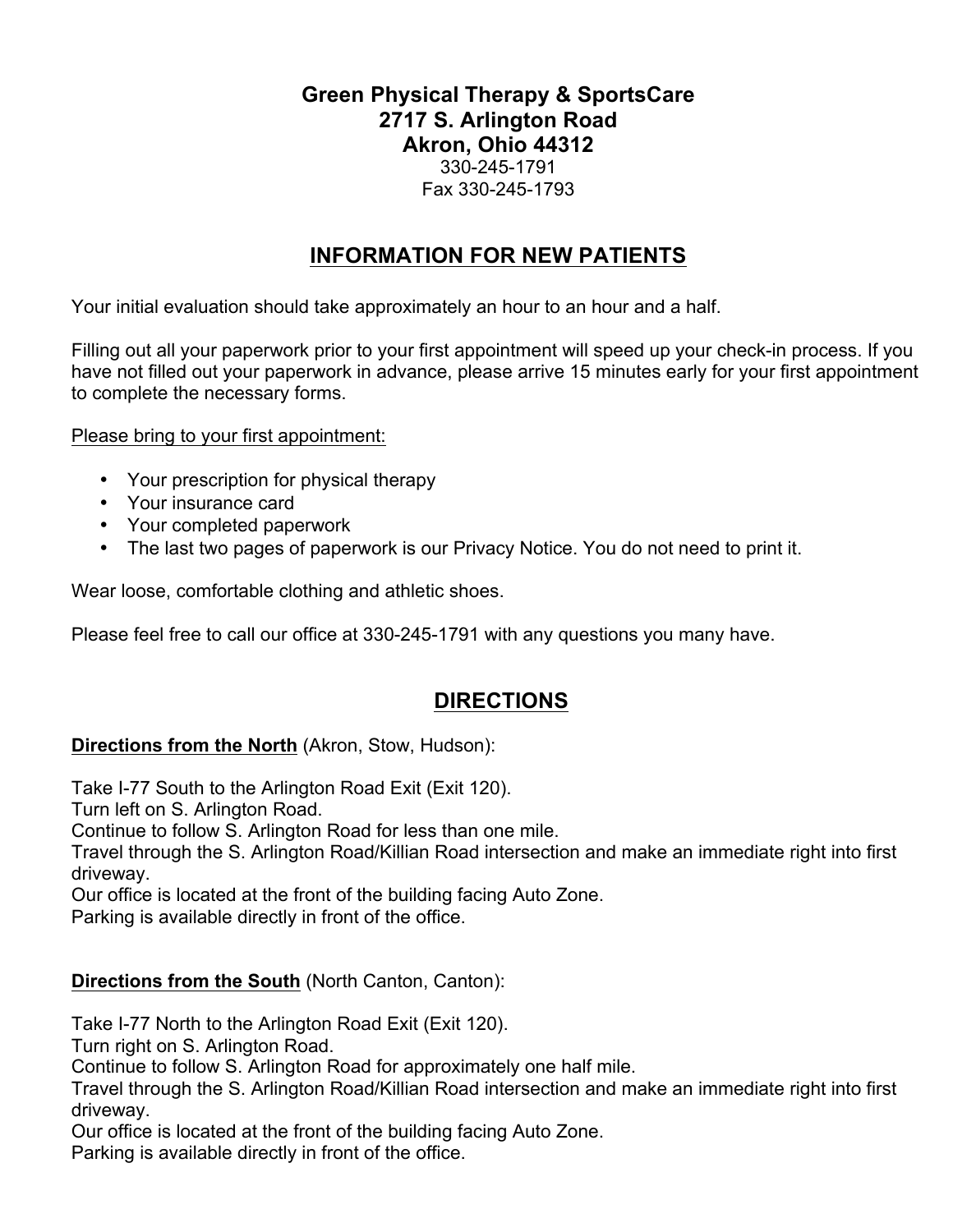## **Green Physical Therapy & SportsCare**

| 2717 S. Arlington Rd. Suite A |  |
|-------------------------------|--|
| Akron, Ohio 44312             |  |
| $(330)$ 245-1791              |  |
| (330) 245-1793 Fax            |  |

|                                                       |                | Therapist:                                                                                                 | $Account \#$ :        |
|-------------------------------------------------------|----------------|------------------------------------------------------------------------------------------------------------|-----------------------|
| Patient Name:                                         |                | Social Security #:                                                                                         |                       |
| Address:                                              |                | Female<br>Male                                                                                             |                       |
| City:                                                 | State:         | Zip:                                                                                                       |                       |
| Phone:                                                | Date of Birth: | Circle: Single Married Divorced Widow Other                                                                |                       |
| Responsible Person:                                   |                | Relationship to Patient:                                                                                   |                       |
| Resp. Person Address:                                 |                | City:<br>State:                                                                                            | Zip:                  |
| <b>Emergency Contact:</b>                             | Phone:         | Patient's E-Mail:                                                                                          |                       |
|                                                       |                | No Billing, Informational Only                                                                             |                       |
| Patient Employer/School Name:                         |                | Phone:                                                                                                     |                       |
| Address:                                              | City:          | State:<br>Zip:                                                                                             |                       |
| Referring Physician:                                  |                | Primary Care:                                                                                              |                       |
| Diagnosis:                                            |                | Script Date:                                                                                               |                       |
| Is Patient's Condition Related to: Auto__ Employment_ |                | Has patient had chiropractic, physical, occupational or speech therapy this year? Yes No                   |                       |
|                                                       |                | <b>MEDICARE PATIENTS:</b> Have you had any In-Home / Home Health Care this year? Yes___ No___              |                       |
|                                                       |                | How did you become aware of our services? Physician____ Patient____ Ad___ Radio___ Website___<br>School___ | Other <sub>____</sub> |
| Primary Insurance:                                    |                | Health_______ Auto_______ Workers' Comp______ Other_______                                                 |                       |
| Name of Insurance:                                    |                | Phone#:                                                                                                    |                       |
| Address:                                              | City:          | State:                                                                                                     | Zip:                  |
| Policy Holder:                                        | SS#:           | Date of Birth:                                                                                             |                       |
| Policy / ID#:                                         | Group #:       | Employer:                                                                                                  |                       |
| Secondary Insurance:                                  | Health<br>Auto | Workers' Comp<br>Other <sub>_</sub>                                                                        |                       |
| Name of Insurance:                                    |                | Phone#:                                                                                                    |                       |
| Address:                                              | City:          | State:                                                                                                     | Zip:                  |
| Policy Holder:                                        | SS#:           | Date of Birth:                                                                                             |                       |
| Policy / ID#:                                         | Group #:       | Employer:                                                                                                  |                       |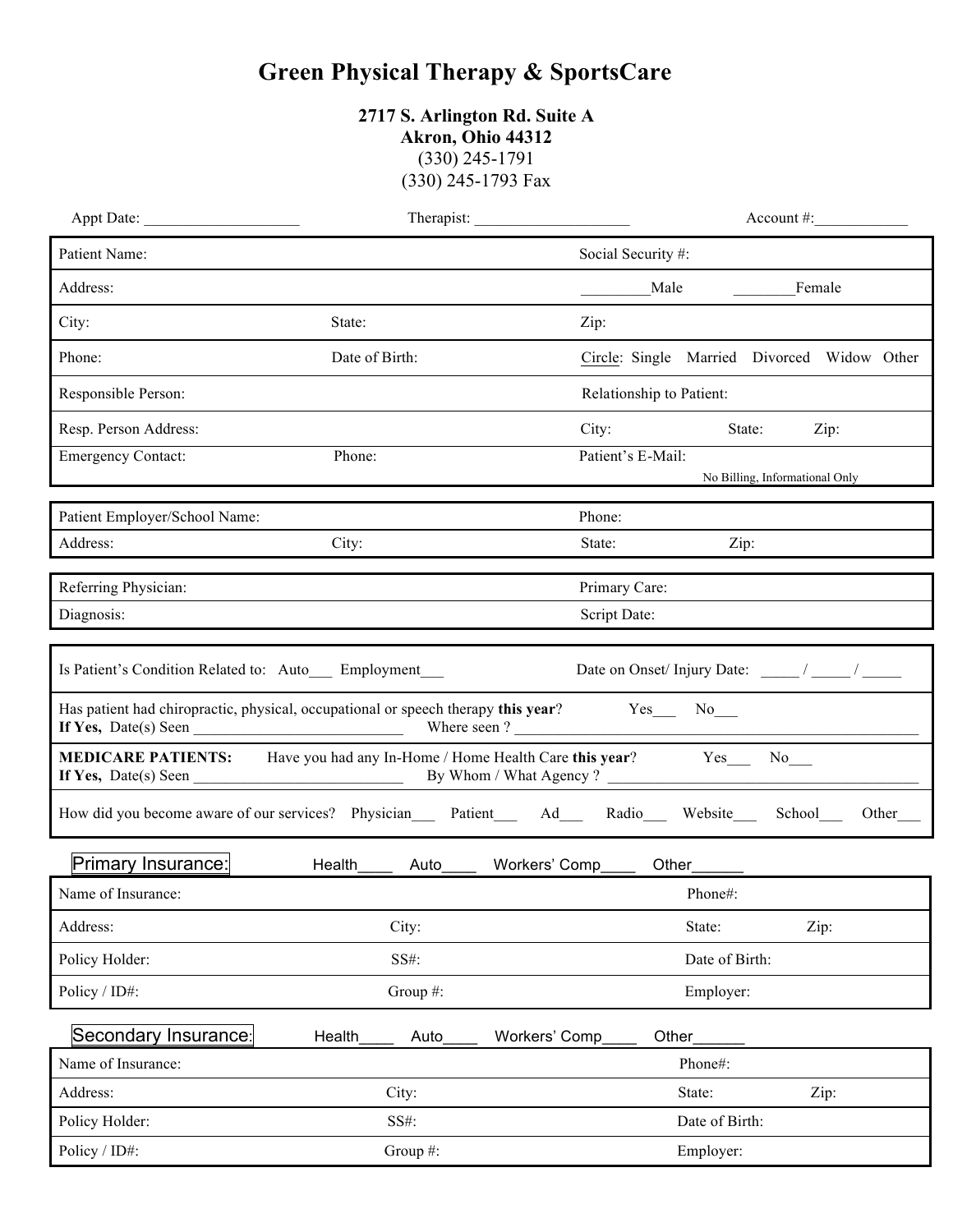# **Green Physical Therapy & SportsCare**

**2717 S. Arlington Road • Akron, Ohio 44312 • 330-245-1791**

## **ABOUT FINANCIAL ARRANGEMENTS**

 We are committed to providing you with the best possible care. If you have medical insurance, we will help you receive your maximum allowable benefits. In order to achieve these goals, we need your assistance and your understanding of our payment policy.

 Office co-payments are due at the time services are rendered. We accept cash, checks, credit and debit cards. We will gladly discuss your proposed treatment plan and answer any questions relating to your insurance.

Please understand that:

 $\mathcal{L}=\mathcal{L}^{\text{max}}$ 

- 1. Your insurance is a contract between you, your employer and insurance company. We are not a party to that contract.
- 2. Our fees are generally considered to fall within the acceptable range by most companies, and therefore are covered up to a maximum allowance determined by each carrier. This applies only to companies who pay a percentage (such as 50% or 80%) of "UCR". "U.C.R." is defined as usual, customary and reasonable by most companies. This statement does not apply to companies who reimburse based on an arbitrary "schedule" of fees, which bears no relationship to the current standard and cost of care in this area.
- 3. Not all services are a covered benefit in all contracts. Some insurance companies arbitrarily select certain services they will not cover. It is your responsibility to know your own contract.
- 4. If your workers' compensation claim is denied you are ultimately responsible for payment of services.
- 5. If you are self-pay, a payment on your balance is required at the time of each visit. Your payment will be

While filing of insurance claims is a courtesy that we extend to our patients, all charges are your responsibility from the date the services are rendered. We realize that temporary financial problems may affect timely payment of your account. If such problems do arise, we encourage you to contact us promptly for assistance in the management of your account. If your account is turned over to a collection agency, you will be responsible for an initial fee of 38% plus any other associated fees for debt collection.

 If you have any questions about the above information or any uncertainty regarding insurance coverage, PLEASE don't hesitate to ask us. We are here to help you.

## **CONSENT FOR TREATMENT**

I consent to the examination, tests, and treatments, which may be done by my therapists and therapy staff during my course of therapy. I understand I have the right to be informed about my treatment.

## **RELEASE OF RESPONSIBILITY**

I understand that Physical Therapy and SportsCare Centers, Inc. is not responsible for my personal property, money, or valuables left unattended. I understand that any valuables should be left in my locked car.

## **RELEASE OF INFORMATION**

I authorize Physical Therapy and SportsCare Centers, Inc. and the therapists involved in my care to release information about my care and treatment: a.) as required to process payment of claims and b.) to other facilities or providers for the continuity of my care. This authorization includes release of information regarding therapy treatment and outcome.

## **ASSIGNMENT OF BENEFITS**

I authorize my insurance carrier(s) to pay my medical benefits for services rendered directly to Physical Therapy and SportsCare Centers, Inc. I understand that as a courtesy to me, Physical Therapy and SportsCare Centers, Inc. will file an insurance claim with my insurance carrier, but I am financially responsible for charges incurred at this office.

## **ACKNOWLEDGEMENT OF RECEIPT OF PRIVACY NOTICE**

I hereby acknowledge that I have received or have been given the opportunity to receive a copy of this office's Privacy Notice.

**\_\_\_\_\_\_\_\_\_\_\_\_\_\_\_\_\_\_\_\_\_\_\_\_\_\_\_\_\_\_\_\_\_\_\_\_\_\_\_\_\_\_\_\_\_\_\_\_\_ \_\_\_\_\_\_\_\_\_\_\_\_\_\_\_\_\_\_\_\_\_\_\_\_\_\_\_\_\_\_\_\_\_\_\_\_\_\_\_\_\_**

Patient Signature Date

Parent/Guardian Signature if Patient is a Minor Date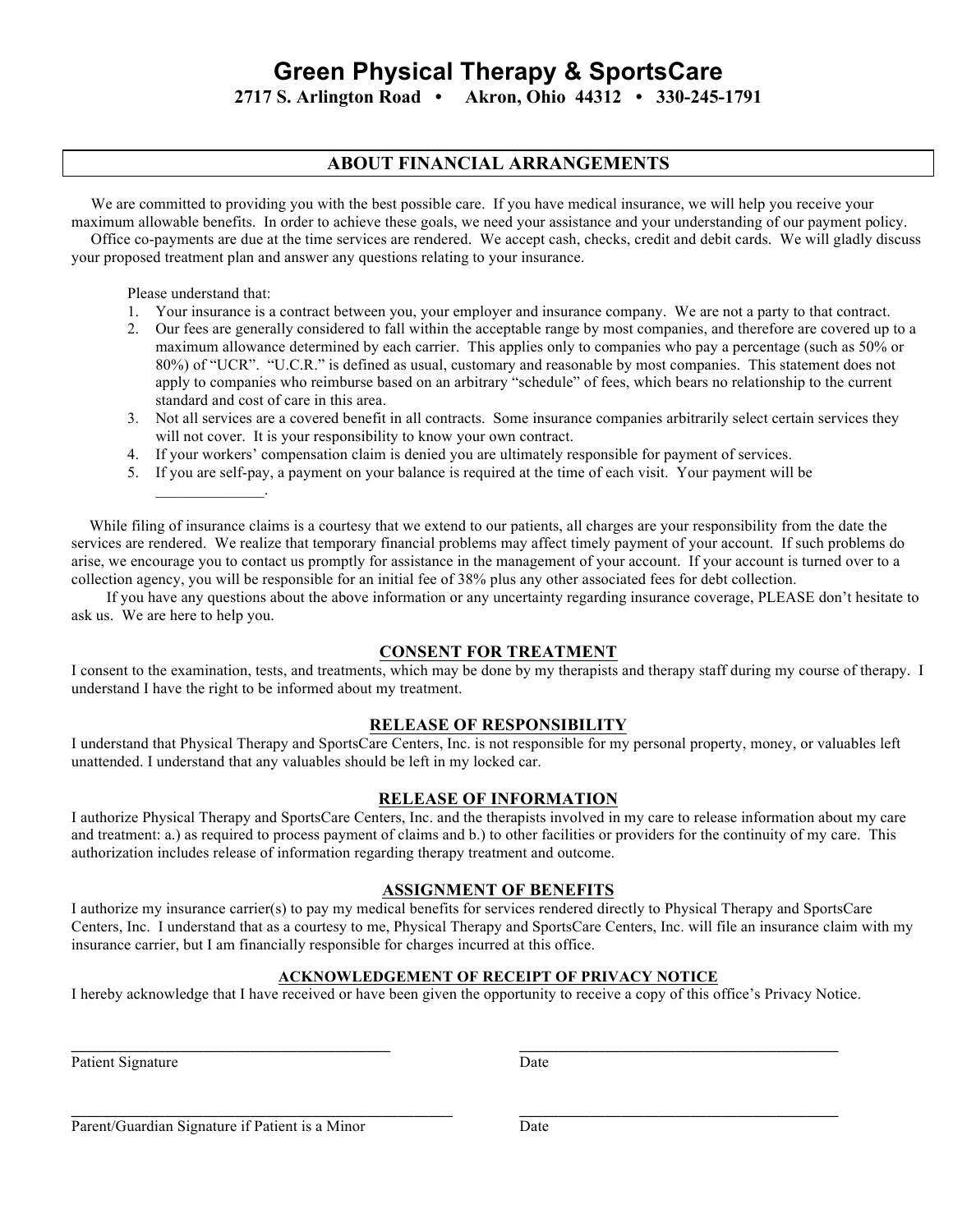## **Acknowledgement of Receipt of Privacy Notice**

#### **Purpose of this Acknowledgement**

This Acknowledgement, which allows the Practice to use and/or disclosure personally identifiable health information for treatment, payment or health care operations, is made pursuant to the requirements of 45 CFR §164.520(c)(2)(ii), part of the federal privacy regulations for the Health Insurance Privacy and Accountability Act of 1996 (the "Privacy Regulations").

#### *Please read the following information carefully:*

- 1. I understand and acknowledge that I am consenting to the use and/or disclosure of personally identifiable health information about me by Physical Therapy & SportsCare Centers, Inc. (the "Practice") for the purposes of treating me, obtaining payment for treatment of me, and as necessary in order to carry out any health care operations that are permitted in the Privacy Regulations.
- 2. I am aware that the Practice maintains a Privacy Notice which sets forth the types of uses and disclosures that the Practice is permitted to make under the Privacy Regulations and sets forth in detail the way in which the Practice will make such use or disclosure. By signing this Acknowledgement, I understand and acknowledge that I have received a copy of the Privacy Notice.
- 3. I understand and acknowledge that in its Privacy Notice, the Practice has reserved the right to change its Privacy Notice as it sees fit from time to time. If I wish to obtain a revised Privacy Notice, I need to send a written request for a revised Privacy Notice to the office of the Practice at the following address: 2717 S. Arlington Road, Akron, Ohio 44312, Attention: Compliance Officer.
- 4. I understand and acknowledge that I have the right to request that the Practice restrict how my information is used or disclosed to carry out treatment, payment or health care operations. I understand and acknowledge that the Practice is not required to agree to restrictions requested by me except in very limited circumstances as described in the Privacy Notice, but if the Practice agrees to such a requested restriction it will be bound by that restriction until I notify it otherwise in writing.

I request the following restrictions be placed on the Practice's use and/or disclosure of my health information **(leave blank if no restrictions)**:

I understand the foregoing provisions, and I wish to sign this Acknowledgement authorizing the use of my personally identifiable health information for the purposes of treatment, payment for treatment and health care operations.

**BY SIGNING THIS FORM, I ACKNOWLEDGE THAT I HAVE REVIEWED AN EXECUTED COPY OF THIS ACKNOWLEDGEMENT AND A COPY OF THE PRACTICE'S POLICY NOTICE AND AGREE TO THE PRACTICE'S USE AND DISCLOSURE OF MY PROTECTED HEALTH INFORMATION FOR TREATMENT, PAYMENT AND HEALTH CARE OPERATIONS.**

Signature of Patient or Representative Date

Patient's Name

Patient's Date of Birth

Name of Personal Representative (if applicable) **Relationship to Patient** Relationship to Patient

*To Be Completed by the Practice*

Office personnel: Only complete this section if patient requested restrictions.

The requested restrictions on the use and/or disclosure of the patient's health information set forth above are:

Accepted **Denied** Denied **Not Applicable** 

| Signature of Authorized Practice Representative | Date |
|-------------------------------------------------|------|

Other (explain)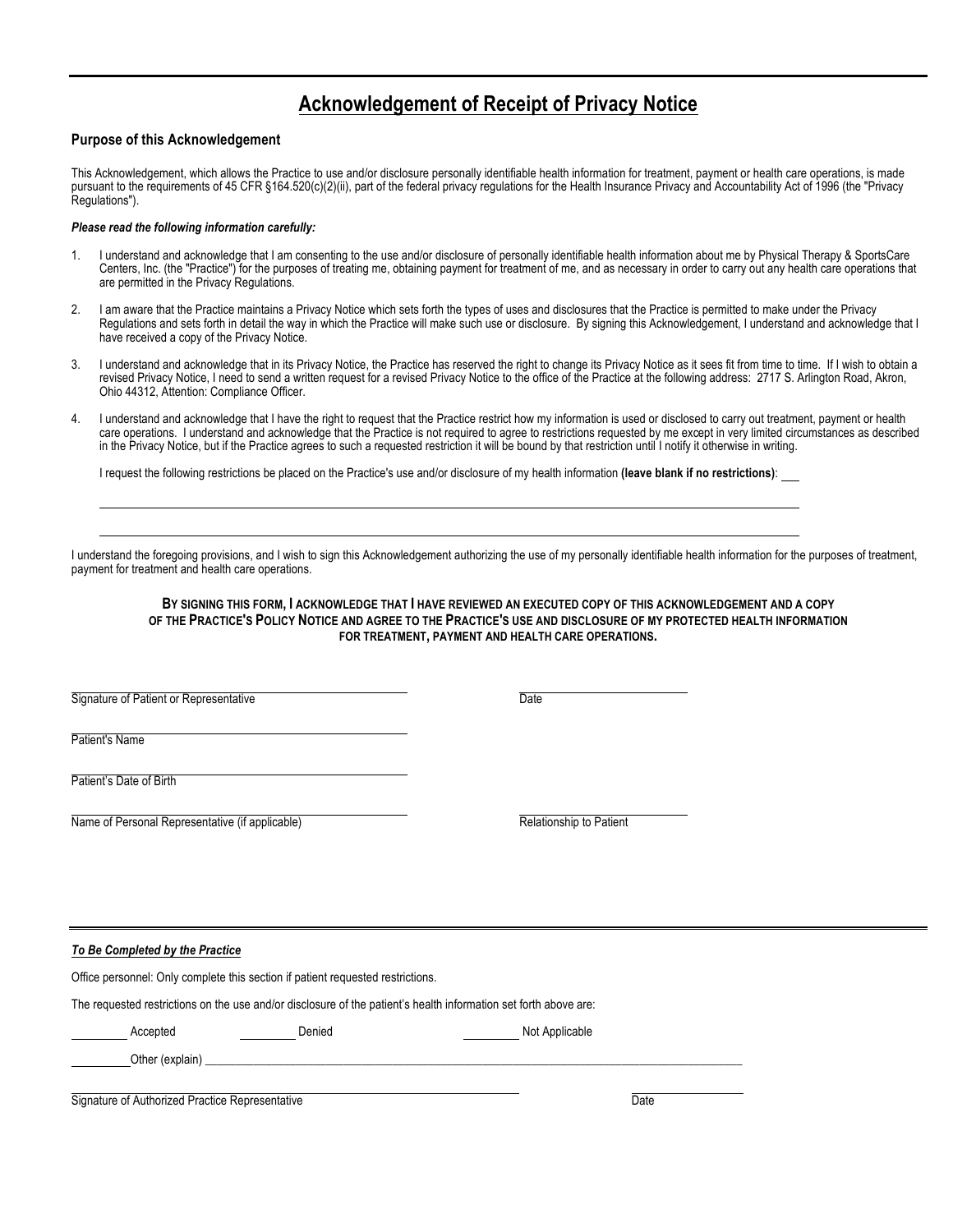# **Green Physical Therapy & SportsCare**

| <b>Patient Name</b>                                                                                                                                                                                 | Date<br><u> 1989 - Johann Harry Barn, mars and de Branch and de Branch and de Branch and de Branch and de Branch and de B</u>                                                                                                         |
|-----------------------------------------------------------------------------------------------------------------------------------------------------------------------------------------------------|---------------------------------------------------------------------------------------------------------------------------------------------------------------------------------------------------------------------------------------|
|                                                                                                                                                                                                     | $O$ Full Time<br>O Part Time                                                                                                                                                                                                          |
|                                                                                                                                                                                                     |                                                                                                                                                                                                                                       |
|                                                                                                                                                                                                     |                                                                                                                                                                                                                                       |
|                                                                                                                                                                                                     | a. When / How did your symptoms begin?<br><u>Letting and the contract of the symptoms begin</u> and the symptoms begin and the symptoms of the symptoms begin and the symptoms begin and the symptoms of the symptoms of the symptoms |
| 3. How often do you experience your symptoms?                                                                                                                                                       | Indicate where you have pain or symptoms?                                                                                                                                                                                             |
| $\Phi$ Constant (76 – 100% of the day)<br>$\textcircled{2}$ Frequently $(51 - 75\% \text{ of the day})$<br>$\odot$ Occasionally (26 – 50% of the day)<br>$\Phi$ Intermittently (0 – 25% of the day) |                                                                                                                                                                                                                                       |
| 4. What describes the nature of your<br>symptoms?<br><b>1</b> Sharp Pain<br>4 Shooting<br>2 Dull Ache<br><b>5 Burning</b><br><b>6 Tingling</b><br>3 Numbness                                        |                                                                                                                                                                                                                                       |
| 5. Are your symptoms changing?<br><b>① Getting Better</b><br>2 Not Changing<br>3 Getting Worse                                                                                                      |                                                                                                                                                                                                                                       |
| 6. During the past 4 weeks:<br>Indicate the average intensity of your pain / symptoms                                                                                                               | None<br>Unbearable<br>$\circledcirc$<br>$\circled{0}$<br>0<br>$\circledS$<br>$\circledcirc$<br>$\circledcirc$<br>$\circled{2}$<br>$\circled{3}$<br>$\circled{4}$<br>$\circledcirc$<br>(8)                                             |
| 7. What tests have you had for your symptoms?                                                                                                                                                       | $\odot$ Xrays date: $\frac{1}{\odot}$<br>3 CT Scan date:<br>2 MRI date:<br>4 Other<br>date:                                                                                                                                           |
| 8. Have you had similar symptoms in the past?<br>If you have received treatment in the past for                                                                                                     | $O$ No<br>O Yes                                                                                                                                                                                                                       |
| the same or similar symptoms, who did you see?                                                                                                                                                      | <b>① This office</b><br><b>3 Medical Doctor 5 Other</b><br>2 Chiropractor<br><b>4</b> Physical Therapist                                                                                                                              |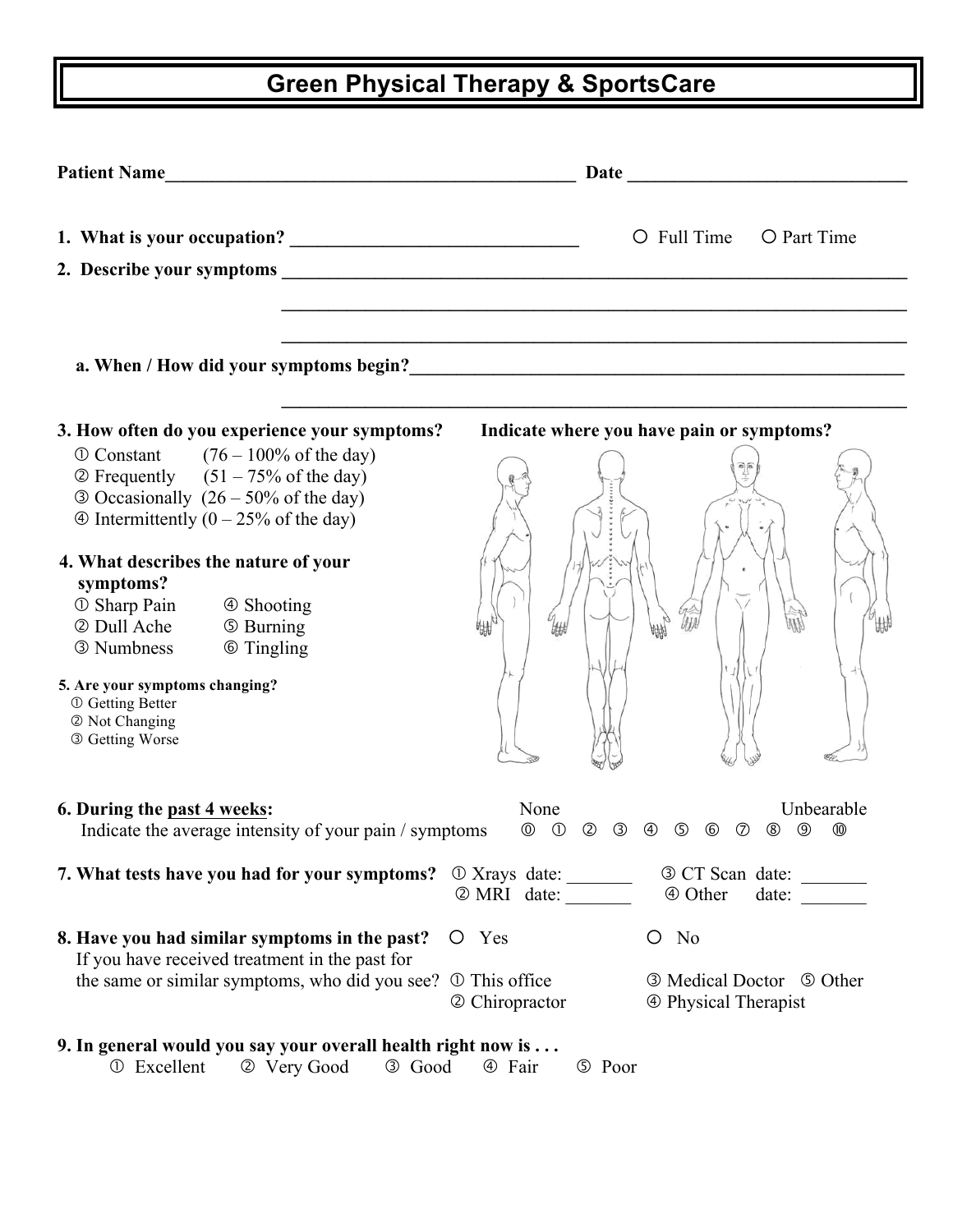## **10. Medical History (check any that apply): Heart Disease:** O Congestive Heart Failure (CHF)  $\qquad Q$  Valvular Disease O High Blood Pressure **Stents** O Stents  $O$  Heart Attack (Myocardial Infarction)(MI)  $O$  Arrhythmia O Atherosclerotic Disease (CAD) Coronary Artery Bypass Graft (CABG) O Angioplasty Q Angina **Lung Disease:** O Chronic Obstructive Pulmonary Disease (COPD)  $\qquad$  O Asthma O Emphysema  $\bigcirc$  Recent Pneumonia **Vascular Disease:** O Peripheral Arterial Disease **Stroke / TIA**  Acquired Respiratory Distress Syndrome (ARDS) Chronic Bronchitis O Diabetes **C** Diabetes **C** Hypertension O Taking Blood Pressure Meds **General Medical Conditions:** O Arthritis (rheumatoid/osteoarthritis) O Osteoporosis O Allergies C Anxiety or Panic Disorders O Neurological Disease (such as MS or Parkinson's) O Depression O Headaches **Previous Accidents Previous Accidents** O Gastrointestinal Disease (ulcer, hernia, reflux,  $\overline{O}$  Kidney, Bladder, Prostate or Urination bowel, liver, gall bladder) Problems O Visual Impairment (such as cataracts, glaucoma,  $\Box$  D Incontinence macular degeneration)  $\bigcirc$  Hearing Impairment, very hard of O Back Pain (neck pain, low back pain, degenerative hearing, even with hearing aids disc disease, spinal stenosis)  $\bigcirc$  Sleep Dysfunction O Hepatitis / AIDS 
Q Prosthesis / Implants O Prior Surgery(s):  $\bigcirc$  Cancer \_\_\_\_\_\_\_\_\_\_\_\_\_\_\_\_\_\_\_\_\_\_\_\_\_\_\_\_ Date:\_\_\_\_\_\_\_\_\_\_\_  $Date:$ **Other Disorders:** \_\_\_\_\_\_\_\_\_\_\_\_\_\_\_\_\_\_\_\_\_\_\_\_\_\_\_\_\_\_\_\_\_\_\_\_\_\_\_\_\_\_\_\_\_\_\_\_\_\_\_\_\_\_\_\_\_\_\_\_\_\_\_\_\_\_  $\mathcal{L}_\text{max}$  , and the contribution of the contribution of the contribution of the contribution of the contribution of the contribution of the contribution of the contribution of the contribution of the contribution of t **For Patients 65 years of age and older: 11. Have you fallen in the past year?**  $O \text{ Yes}$   $O \text{ No}$ If "Yes" to  $\#11$ , continue to  $\#12$ If "No" to  $\#11$ , Stop **12. Did you sustain an injury from the fall?**  $O \text{ Yes}$   $O \text{ No}$ **13. Have you had 2 or more falls in the past year?**  $\overline{O}$  Yes  $\overline{O}$  No **Patient Signature \_\_\_\_\_\_\_\_\_\_\_\_\_\_\_\_\_\_\_\_\_\_\_\_\_\_\_\_\_\_\_\_\_\_\_\_\_\_\_\_\_\_\_\_\_\_\_ Date \_\_\_\_\_\_\_\_\_\_\_\_\_\_\_\_\_\_\_\_\_\_\_**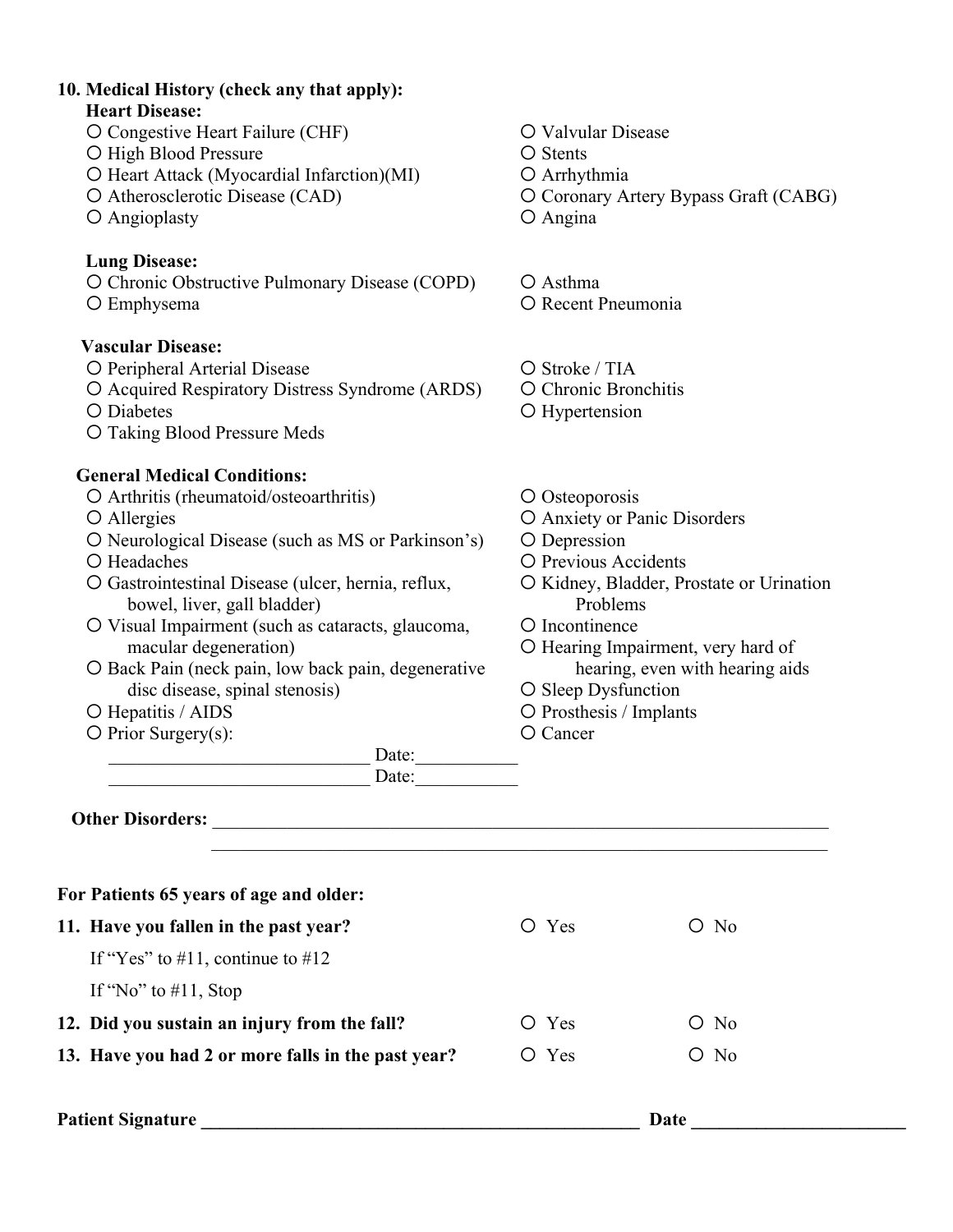## **MEDICATION CHECKLIST**

We need to keep a current record of the medications you take. Please take a few minutes to check off any medications you currently take as well as list any we don't have on our checklist. We also need you to list any medications you may be allergic to. Please check only the medications you are currently taking.

| <b>MEDICATION</b>                | <b>YES</b> | <b>DOSE</b> | <b>MEDICATION</b>                     |
|----------------------------------|------------|-------------|---------------------------------------|
| Aleve                            |            |             | Morphine                              |
| Amaryl                           |            |             | Motrin                                |
| Anaprox                          |            |             | Muscle Relaxant                       |
| Antibiotic                       |            |             | Naprosyn                              |
| Arthrotec                        |            |             | Norvasc                               |
| Aspirin                          |            |             | OxyContin                             |
| Atrovent                         |            |             | Paxil                                 |
| Aventyl                          |            |             | Percocet                              |
| Baclofen                         |            |             | Plaquenil                             |
| <b>Birth Control</b>             |            |             | Prednisone                            |
| <b>Blood Pressure Medication</b> |            |             | Premarin                              |
| Calcium                          |            |             | Prevacid                              |
| Cardizem                         |            |             | Prilosec                              |
| Catapres                         |            |             | Provera                               |
| Celebrex                         |            |             | Prozac                                |
| Codeine                          |            |             | Relafen                               |
| Darvocet                         |            |             | Ritalin                               |
| Darvon                           |            |             | Sarafem                               |
| Daypro                           |            |             | Sinequan                              |
| Decadron                         |            |             | Steroids                              |
| Demerol                          |            |             | Synthroid                             |
| Depakene                         |            |             | Tamoxifin                             |
| Dexedrine                        |            |             | Tegretol                              |
| Diabeta                          |            |             | Therapen                              |
| Dilantin                         |            |             | Tofranil                              |
| Elavil                           |            |             | Tylenol                               |
| Estrogen                         |            |             | Vicodin                               |
| Feldene                          |            |             | Zanaflex                              |
| Ibuprofen                        |            |             | Zoloft                                |
| Inhaler                          |            |             | Zyrtec                                |
| Insulin                          |            |             | <b>MEDICATIONS NOT</b>                |
|                                  |            |             | <b>LISTED</b>                         |
| Klonopin                         |            |             |                                       |
| Lidocaine                        |            |             |                                       |
| Lorinal                          |            |             |                                       |
| Lipitor                          |            |             |                                       |
| Magnesium                        |            |             | <b>MEDICATION</b><br><b>ALLERGIES</b> |
| Medrol Dose Pack                 |            |             |                                       |
| Meridia                          |            |             |                                       |
| Metformin                        |            |             |                                       |

| <b>MEDICATION</b>        | <b>YES</b> | <b>DOSE</b> | <b>MEDICATION</b>                     | <b>YES</b> | <b>DOSE</b> |
|--------------------------|------------|-------------|---------------------------------------|------------|-------------|
|                          |            |             | Morphine                              |            |             |
|                          |            |             | Motrin                                |            |             |
|                          |            |             | Muscle Relaxant                       |            |             |
| $\mathbf{c}$             |            |             | Naprosyn                              |            |             |
| $\overline{\phantom{a}}$ |            |             | Norvasc                               |            |             |
|                          |            |             | OxyContin                             |            |             |
|                          |            |             | Paxil                                 |            |             |
|                          |            |             | Percocet                              |            |             |
|                          |            |             | Plaquenil                             |            |             |
| ntrol                    |            |             | Prednisone                            |            |             |
| essure Medication        |            |             | Premarin                              |            |             |
|                          |            |             | Prevacid                              |            |             |
| $\mathbf{a}$             |            |             | Prilosec                              |            |             |
|                          |            |             | Provera                               |            |             |
|                          |            |             | Prozac                                |            |             |
|                          |            |             | Relafen                               |            |             |
|                          |            |             | Ritalin                               |            |             |
|                          |            |             | Sarafem                               |            |             |
|                          |            |             | Sinequan                              |            |             |
| n                        |            |             | Steroids                              |            |             |
|                          |            |             | Synthroid                             |            |             |
|                          |            |             | Tamoxifin                             |            |             |
| $\frac{e}{e}$            |            |             | Tegretol                              |            |             |
|                          |            |             | Therapen                              |            |             |
|                          |            |             | Tofranil                              |            |             |
|                          |            |             | Tylenol                               |            |             |
|                          |            |             | Vicodin                               |            |             |
|                          |            |             | Zanaflex                              |            |             |
| n                        |            |             | Zoloft                                |            |             |
|                          |            |             | Zyrtec                                |            |             |
|                          |            |             | MEDICATIONS NOT                       |            |             |
|                          |            |             | <b>LISTED</b>                         |            |             |
| ı                        |            |             |                                       |            |             |
| e                        |            |             |                                       |            |             |
|                          |            |             |                                       |            |             |
|                          |            |             |                                       |            |             |
| um                       |            |             | <b>MEDICATION</b><br><b>ALLERGIES</b> |            |             |
| <b>Dose Pack</b>         |            |             |                                       |            |             |
|                          |            |             |                                       |            |             |
| in                       |            |             |                                       |            |             |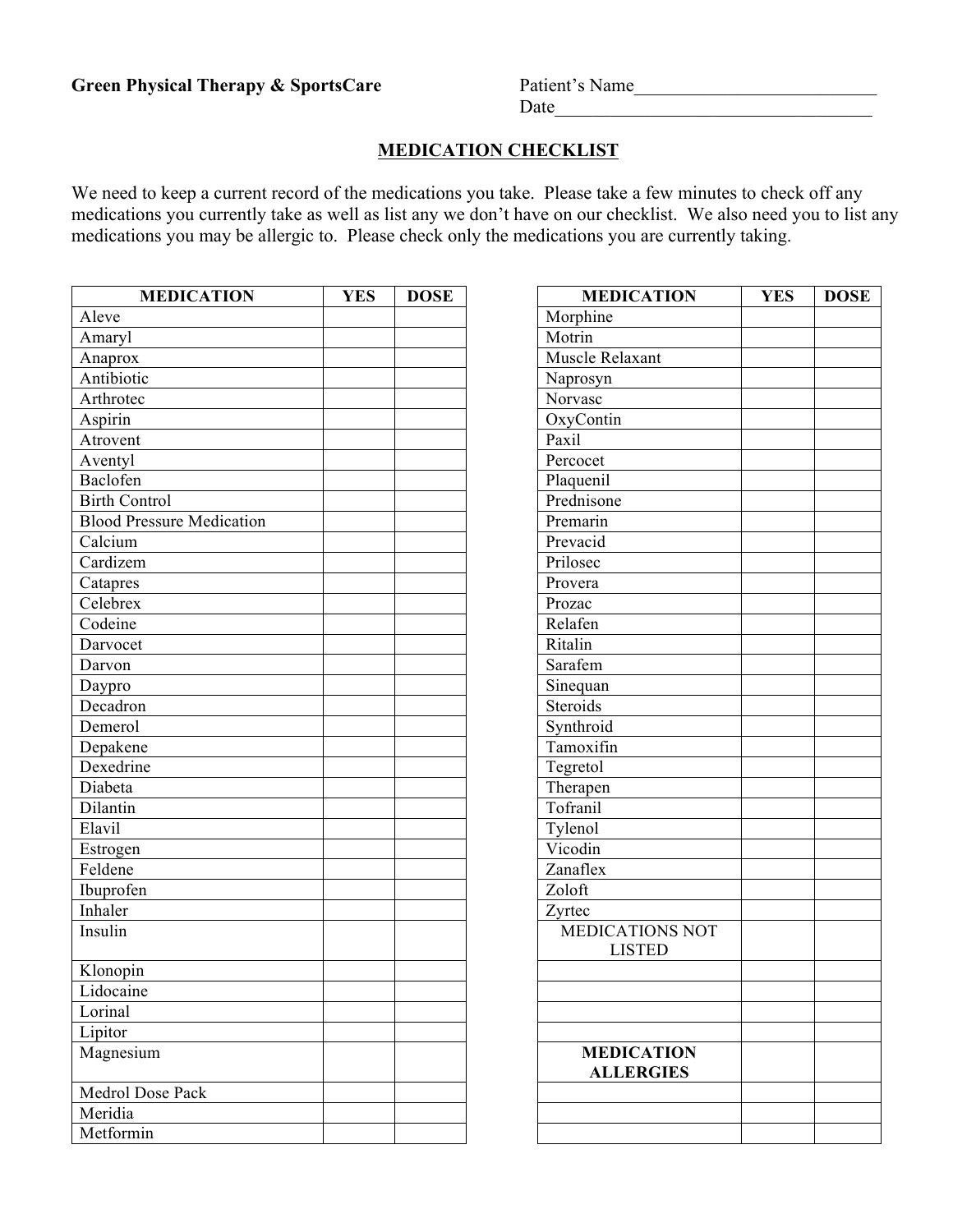## **Notice of Protected Health Information Practices (Privacy Policy)**

#### **THIS NOTICE DESCRIBES HOW MEDICAL INFORMATION ABOUT YOU MAY BE USED AND DISCLOSED AND HOW YOU CAN GET ACCESS TO THIS INFORMATION. PLEASE REVIEW IT CAREFULLY.**

#### **Purpose of Notice**

Under the federal health care privacy regulations pertaining to the Health Insurance Portability and Accountability Act of 1996 set forth at 45 CFR § 160.101 et seq. (the "Privacy Regulations"), Physical Therapy & SportsCare Centers, Inc. ("the Practice") is required to protect the privacy of your individually identifiable health information, which includes information about your health history, symptoms, test results, diagnoses, treatment, and claims and payment history. We are also required to provide you with this Notice of Protected Health Information Practices regarding our legal duties, policies ad procedures to protect and maintain the privacy of your health information ("the Notice"). We will not use or disclose your health information except as provided for in this Notice. However, we reserve the right to change the terms of this Notice and make new notice provisions for all of your health information that we maintain.

#### **Permitted Uses and Disclosures of Your Health Information**

- **1. Uses and Disclosures with Patient Consent:** Under the Privacy Regulations, after having made good faith efforts to obtain your acknowledgement of receipt of this Notice, we are permitted to use and disclose your health information for the following purposes:
	- a. **Treatment**. We are permitted to use your health information in the provision and coordination of your health care. We may disclose information contained in your medical record to your primary health care provider, consulting providers, and to other health care personnel who have a need for such information for your care and treatment. For example, your healthcare provider may disclose your health information when consulting with a physician regarding your medical condition.
	- b. **Payment**. We are permitted to use your health information for the purposes of determining coverage, billing, claims management, medical data processing and reimbursement. This information may be released to an insurance company, third party payor or other authorized entities involved in the payment of your medical bill and may include copies of portions of your medical record which are necessary for payment of your account. For example, a bill sent to your insurance company may include information that identifies you, your diagnosis, and the procedures and supplies used in your treatment.
	- c. **Health Care Operations**. We are permitted to use and disclose your health information during the Practice's routine health care operations, including, but not limited to, quality assurance, utilization reviews, medical reviews, auditing, accreditation, certification, licensing or credentialing activities and for education purposes.
- 2. **Uses and Disclosures With Patient Authorization**. Under the Privacy Regulations, we can use and disclose your health information for purposes other than treatment, payment or health care operations with your written authorization. For example, with your authorization we can provide your name and medical condition to companies who might be able to provide you useful items or services. Under the Privacy Regulations, you may revoke your authorization; however, such revocation will not have any effect on uses or disclosures of your health information prior to our receipt of the revocation.
- 3. **Uses and Disclosures With Patient Opportunity to Verbally Agree or Object**. Under the Privacy Regulations, we are permitted to disclose your health information without your written consent or authorization to a family member, a close personal friend or any other person identified by you, if the information is directly relevant to that person's involvement in your care or treatment. You must be notified in advance of the use or disclosure and have the opportunity to verbally agree or object.
- 4. **Uses and Disclosures Without an Acknowledgement, Authorization or Opportunity to Verbally Agree or Object.** Under the Privacy Regulations, we are permitted to use or disclose your health information without your consent, authorization or the opportunity to verbally agree or object with regard to the following:
	- a. **Uses and Disclosures Required by Law**. We will disclose your health information when required to do so by law.
	- b. **Public Health Activities**. We may disclose your health information for public health reporting, reporting of communicable diseases and vital statistics and similar other circumstances.
	- c. **Abuse and Neglect**. We may disclose your health information if we have a reasonable belief of abuse, neglect or domestic violence.
	- d. **Regulatory Agencies**. We may disclose your health information to a health care oversight agency for activities authorized by law, including, but not limited to, licensure, certification, audits, investigations and inspections. These activities are necessary for the government and certain private health oversight agencies to monitor the health care system, government programs and compliance with civil rights.
	- e. **Judicial and Administrative Proceedings**. We may disclose health information in judicial and administrative proceedings, as well as in response to an order of a court, administrative tribunal, or in response to a subpoena, summons, warrant, discovery request or similar legal request.
	- f. **Law Enforcement Purposes**. We may disclose your health information to law enforcement officials when required to do so by law.
	- g. **Coroners, Medical Examiners, Funeral Directors**. We may disclose your health information to a coroner or medical examiner. This may be necessary, for example, to determine a cause of death. We may also disclose your health information to funeral directors, as necessary, to carry out their duties.
	- h. **Research.** Under certain circumstances, we may disclose your health information to researchers when their clinical research study has been approved by an institutional review board that has reviewed the research proposal and provided that certain safeguards are in place to ensure the privacy and protection of your health information.
	- i. **Threats to Health and Safety**.We may use or disclose your health information if we believe, in good faith, the use or disclosure is necessary to prevent or lessen a serious or imminent threat to the health or safety of a person or the public.
	- j. **Military/Veterans**.If you are a member of the armed forces, we may disclose your health information as required by military command authorities.